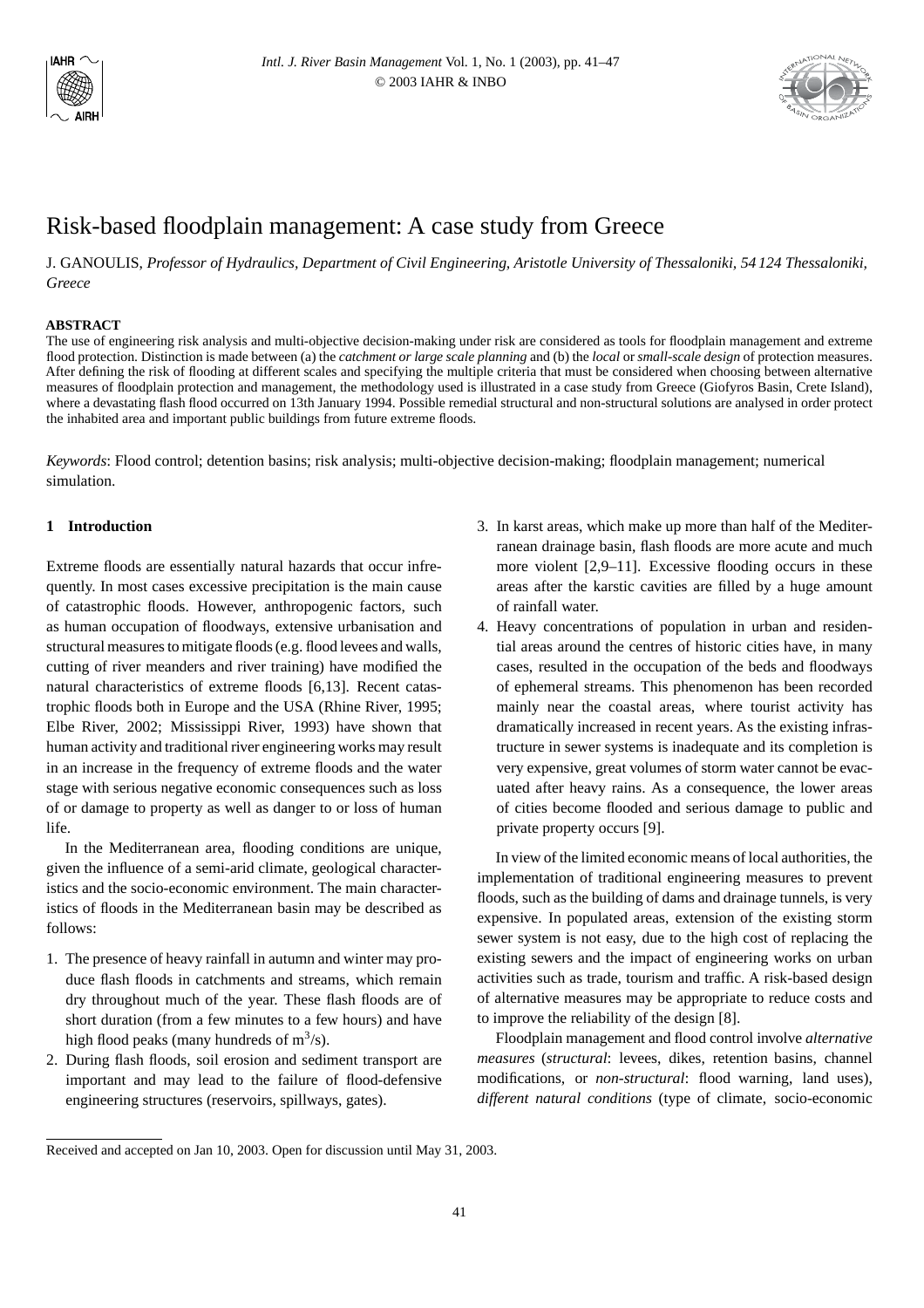environment) and *various\_preferences* (economic, environmental, aesthetics, etc.). For the management of risks related to floods, various hydrological, economic and environmental uncertainties should be assessed and quantified. The US Army Corps Engineers' flood reduction structures use traditional principles of risk-based design, in that they only consider hydrological risk, which maximizes the net economic benefits from the project under various uncertainties [3].

In this paper, the general principles of engineering risk analysis are used to develop a multi-objective risk-based approach to floodplain management. The various steps taken in a comprehensive application of engineering risk analysis to flood control are: (1) identification of hazards, (2) risk quantification, (3) consequences of risk, and (4) risk management. This multi-objective risk-based floodplain management approach is illustrated in the case of the Giofyros Basin near the city of Heraklion, on the island of Crete. Hydro-meteorological data for this area, as well as data from the 1994 flood, are available.

## **2 Impact of the 1994 flood**

## *2.1 Geological and hydrological characteristics*

As shown in Figure 1, the hydrologic basin of the Giofyros  $(189 \text{ km}^2)$  lies in the northern part of the island of Crete. The Giofyros stream outfalls through the western suburbs of the city

of Heraklion to the Aegean Sea. In terms of its catchment area, the Giofyros is one of the biggest streams of this Mediterranean island, although it has a constant flow only during the humid part of the year (i.e. autumn and winter). The main geomorphological characteristics of the catchment are:

| Total area:          | $189 \mathrm{km}^2$ |
|----------------------|---------------------|
| Max hydraulic route: | 31 km               |
| Max altitude:        | $1000 \,\mathrm{m}$ |
| Mean altitude:       | $353 \,\mathrm{m}$  |
| Mean slope:          | 0.22                |

The soil is mainly alluvial and contains a relatively high percentage of clay, and some areas of rock. The area is constantly cultivated and covered mainly by vineyards and olive trees, with some forests. The climate is typically Mediterranean, with hot, dry summers and mild winters. Rainfall is quite considerable during the winter period (from October to March) and the mean, maximum and minimum annual precipitations are:

| Mean annual precipitation: 827 mm  |        |
|------------------------------------|--------|
| Max. annual precipitation: 1217 mm |        |
| Min. annual precipitation:         | 469 mm |

Data from the Aghia Varvara hydrometeorological station from 1954–1994 show that the monthly precipitation in December and January has exceeded 550 mm/month at least once during the last 40 years. Many rainfall gauge stations, and some



Figure 1 Location of the Giofyros catchment and hydrometeorological stations.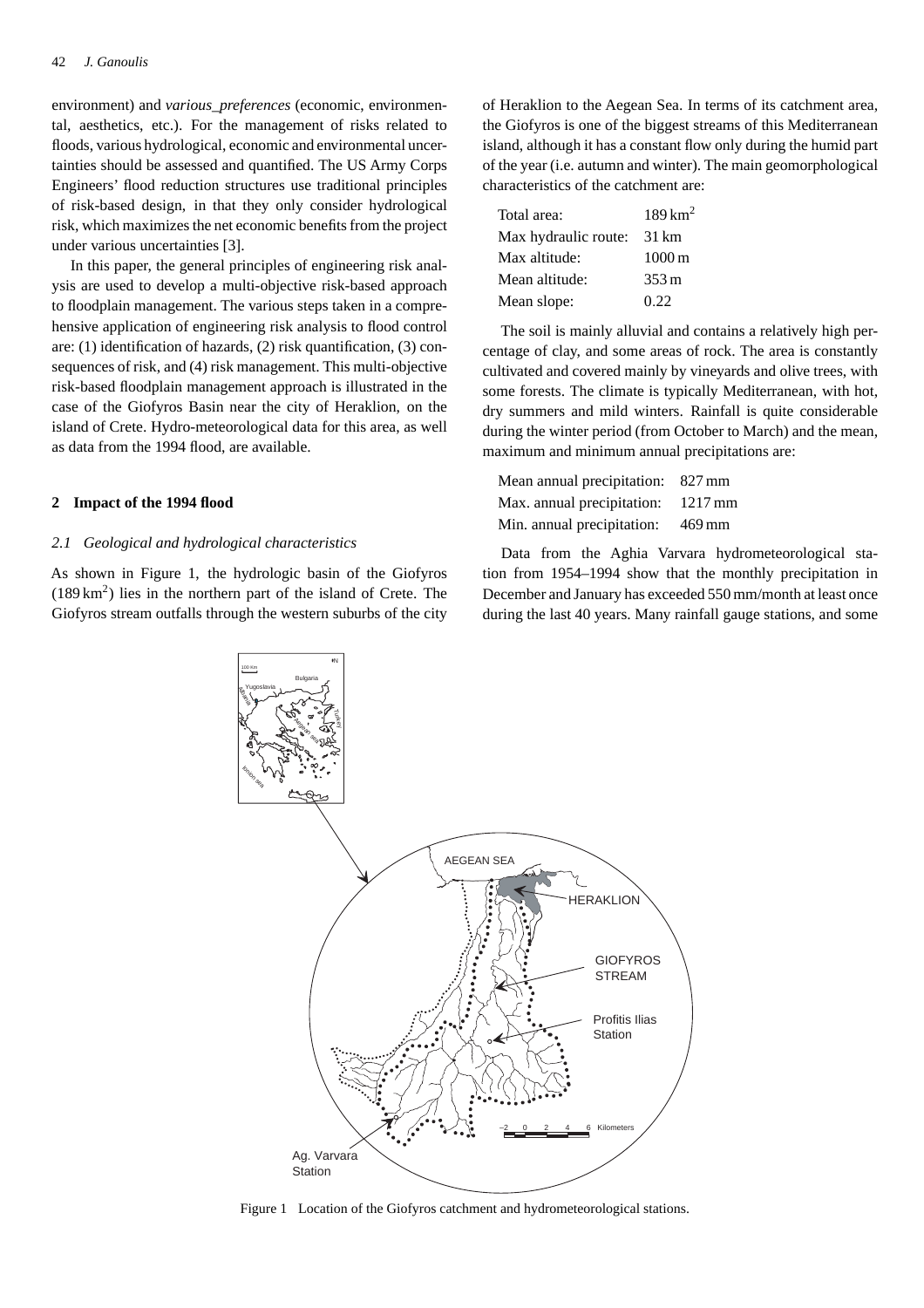full meteorological stations are located in the watershed and in the neighbouring basin. The data from these stations are not easily and fully exploitable due to errors or missing periods. The best and most reliable rainfall data and rainfall intensity data are available for a period of less than a decade from the official meteorological station installed at Heraklion airport, which is out of the catchment area on the coast. The analysis of these data showed a good representation of conditions for the catchment area.

## *2.2 The 1994 flash flood*

On 13th January 1994, a devastating flash flood occurred in the Giofyros basin. The extreme flood resulted in a series of events, which may be summarised as follows:

(a) *Heavy rainfall*. The total rainfall recorded on the day of the flood was about 185 mm, which is equal to about half of the mean annual precipitation in the region of Heraklion. A maximum rainfall intensity of 37 mm/h was recorded at the hydro-meteorological station of Aghia Varvara (Figure 2). In 6 h, which is about the retention time for the Giofyros basin, a total rainfall of 143 mm was recorded.

(b) *Soil conditions*. Rainfall of a light intensity had persisted several days before the critical storm of 13th January 1994. The soil was almost completely saturated and runoff was high during the critical storm.

(c) *Other*. Deforestation and the removal of several hectares of vineyards during the months preceding the storm probably also influenced the increased intensity of the flood.

Many houses located downstream, near the coast, were flooded and material damage was evaluated at several hundreds of thousands of Euros. The most important effect of the flood was the damage caused to the city's wastewater treatment plant,



Figure 2 Relationship between rainfall intensity i (mm/h) and duration t (h) between 13–14 January 1994 (Ag. Varvara Station).

which was still under construction at the time. Many of the plant's reservoirs, made of concrete, were rendered unserviceable or completely destroyed by the force of the incoming water.

## **3 Risk-based floodplain management**

By definition, floodplain management is an integrated consideration of all structural (engineering) and non-structural (administrative) measures to minimize losses due to flooding on the catchment scale. Selection among alternative measures to prevent floods may be made on different scales. It is useful to distinguish between

(1) *catchment scale planning*: a large scale or regional scale "optimal" selection between various alternative measures,

(2) *local scale design*: a small-scale area (sub-basin) design of hydraulic structures.

On both scales, the risk of flooding is traditionally related to hydrological uncertainties (hydrological risk). If the engineering risk is defined as the probability of failure [7,8] then on the *catchment scale* (regional scale) we have:

$$
risk of flooding = P(Q > Q_T)
$$
\n(1)

where  $P(.)$  is the probability, Q is the actual flood in the catchment area, and  $Q_T$  is the T-year flood.

On the *local scale* of a hydraulic structure, the risk may be defined as the probability of overtopping. As shown in the case of a simple flood levee (Figure 3), failure occurs when  $h_0+z > H$ . For this case the flooding risk can be expressed as:

$$
risk of failure = P(h_0 + z > H)
$$
 (2)

where  $h_0$  is the mean water level, z is the surrevelation for a given flood, and H is the height of the levee.

Traditional risk-based design (US Corps of Engineers) incorporates uncertainty analysis under risk into an optimisation framework [3]. The objective is to select the *optimal risk-based design* that maximizes the *net economic benefits*.

If  $C_D(x)$  is the expected annual damage cost due to flooding failure,  $C_I(x)$  the annual installation cost and x a vector of decision variables relating to structural sizes, then the optimal risk-based design may be expressed as

$$
\min_{\mathbf{x}} \{ C_{\mathbf{I}}(\mathbf{x}) + C_{\mathbf{D}}(\mathbf{x}) \} \tag{3}
$$

under some design specifications  $g(x) = 0$ .



Figure 3 The flood levee problem.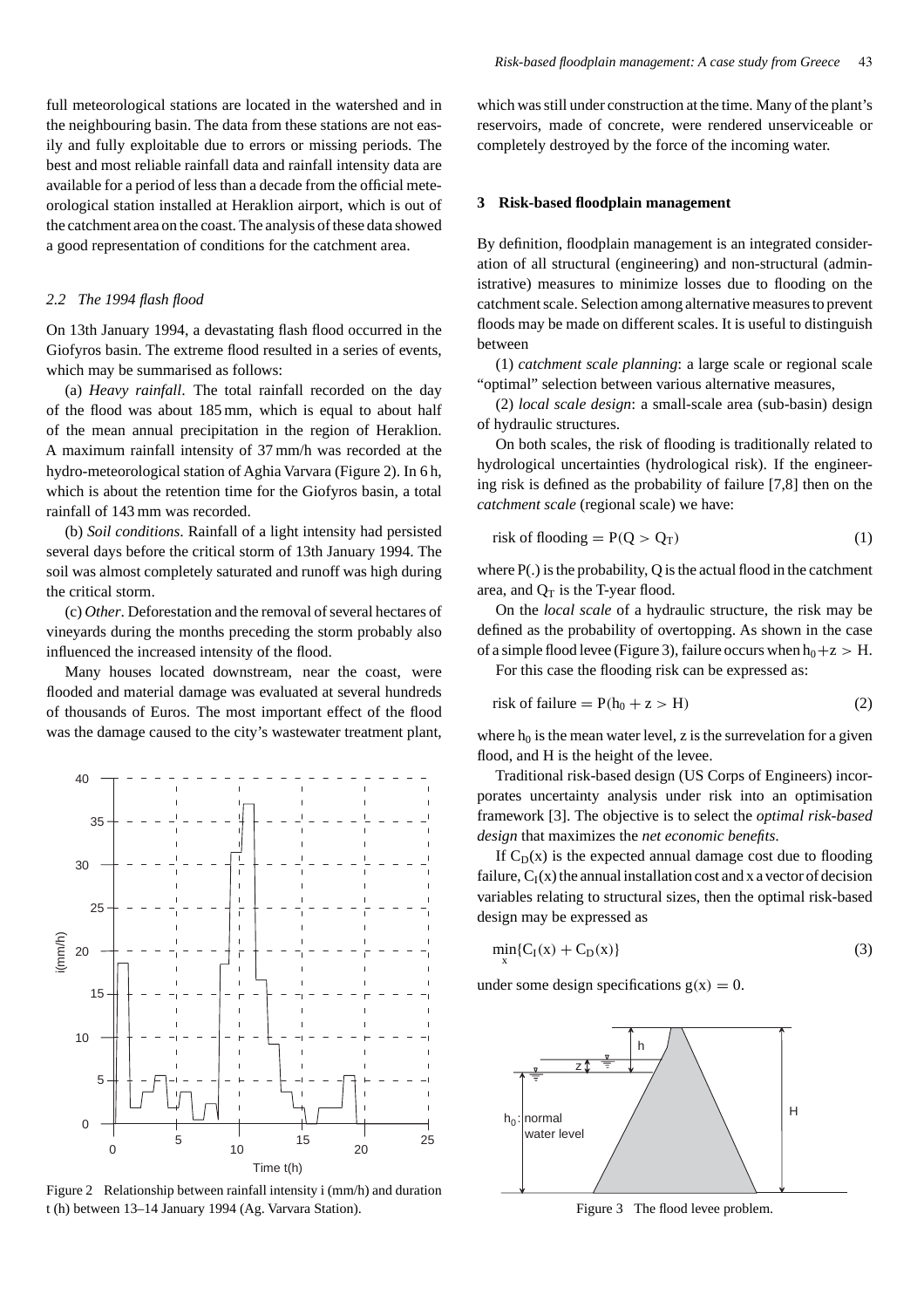

Figure 4 Total cost-reliability relationship for a flood levee.

The design level x is the structural size H for the flood levee, which may be related to the hydrological risk  $P_F$  or the hydrological reliability  $(\ln p_F)$  [10]. The result of minimizing the expression (3) for a special case [10] is shown in Figure 4.

This approach has only *one objective*: the *total cost* or the *total net benefit* of the project, in other words maximized (benefit) or minimized (cost) as a function of the flooding risk. The procedure is suitable mainly for small-scale design (e.g. sizing a flood levee or a hydraulic structure), where a trade-off between costs (or benefits) and risk (reliability) may be obtained through the optimisation procedure.

On the *catchment* or *regional scale planning process*, a multiobjective approach to flood control alternatives is recommended [1]. The main *objectives* or *criteria* to be taken into consideration are

1. *Economic objectives*: Costs and benefits such as project cost, operation and maintenance costs, external costs, reduction of flood damage benefits, land enhancement, indirect benefits;

2. *Environmental objectives*: These may be positive or negative environmental impacts, such as increase or decrease in the number of species, flora and fauna modifications, losses of wetlands, landscape modification; and

3. *Social objectives*: Risk of extreme flooding, duration of construction, employment increase, impacts on transportation.

After the definition of the objectives, the steps to be undertaken for the multi-objective planning of flood control alternatives are the following [8]:

- 1. Define a set of *alternative actions*, which include structural and non-structural measures of flood protection;
- 2. Evaluate the *outcome* or*impact matrix*, i.e. assign rates to each specific objective, corresponding to each particular action; and
- 3. *Rank the alternative actions*, using an appropriate multiobjective analysis technique.

Different techniques are available for multi-criteria decisionmaking [5,12,14] and recently, distance-based techniques have been most developed, such as the following:

- ELECTRE I to III
- Compromise programming
- Goal programming
- Sequential multi-objective optimisation
- Game theory.

In selecting the most appropriate method, important criteria are the kind of objectives (quantitative or qualitative), the number of decision-makers (one or a group) and whether objectives are involved *a priori*, a posteriori or interactively. ELECTRE I to III techniques are more suitable for qualitatively expressed criteria [1]. Game and team theories [4] are mainly interactive techniques. Uncertainties and risk may be quantified by using probabilities or fuzzy sets, and can be handled better by compromise programming techniques.

Multi-criteria decision-making analysis is actually under investigation for the catchment scale planning of flood defensive measures in the Giofyros stream.

#### **4 Application to the Giofyros basin**

#### *4.1 Large scale planning*

A distinction should be made between: (a) the downstream plain area of the Giofyros stream and (b) the upstream catchment area. The downstream plain area represents about 20% of the total area of the basin and has a mean hydraulic length of 11 km. This is about 1/3 of the mean hydraulic length of the basin ( 30 km). Apart from some minor hydraulic works in the plain area, no other structural measures (such as reservoirs, regulation structures, etc.) have yet been implemented in the entire basin.

The hydraulic risk of flooding was first evaluated for the entire catchment area. Because no gauged data are available for flow rates, the discharge-frequency relationship was estimated by analysing the maximum rainfall-frequency data. Then, a rainfallrunoff model, such as the HEC-1, was used to estimate runoff.

The relationship between the *maximum rainfall height* (mm) and the *return period* T(yr) is shown in Figure 5 for a 2-h rainfall duration. In order to evaluate different uncertainties that influence the extrapolation results over 50- and 100-year return periods, three different methods were applied [9] including: (a) fitting a Gumbel distribution, (b) fitting the data, and (c) fitting the A and B coefficients. These coefficients appear in the following relationship:

$$
h(t, T) = A(T)t^{1-B(T)}
$$
\n
$$
\tag{4}
$$



Figure 5 Maximum rainfall height (mm) versus the return period  $T(yr)$ for 2-hour rainfall duration.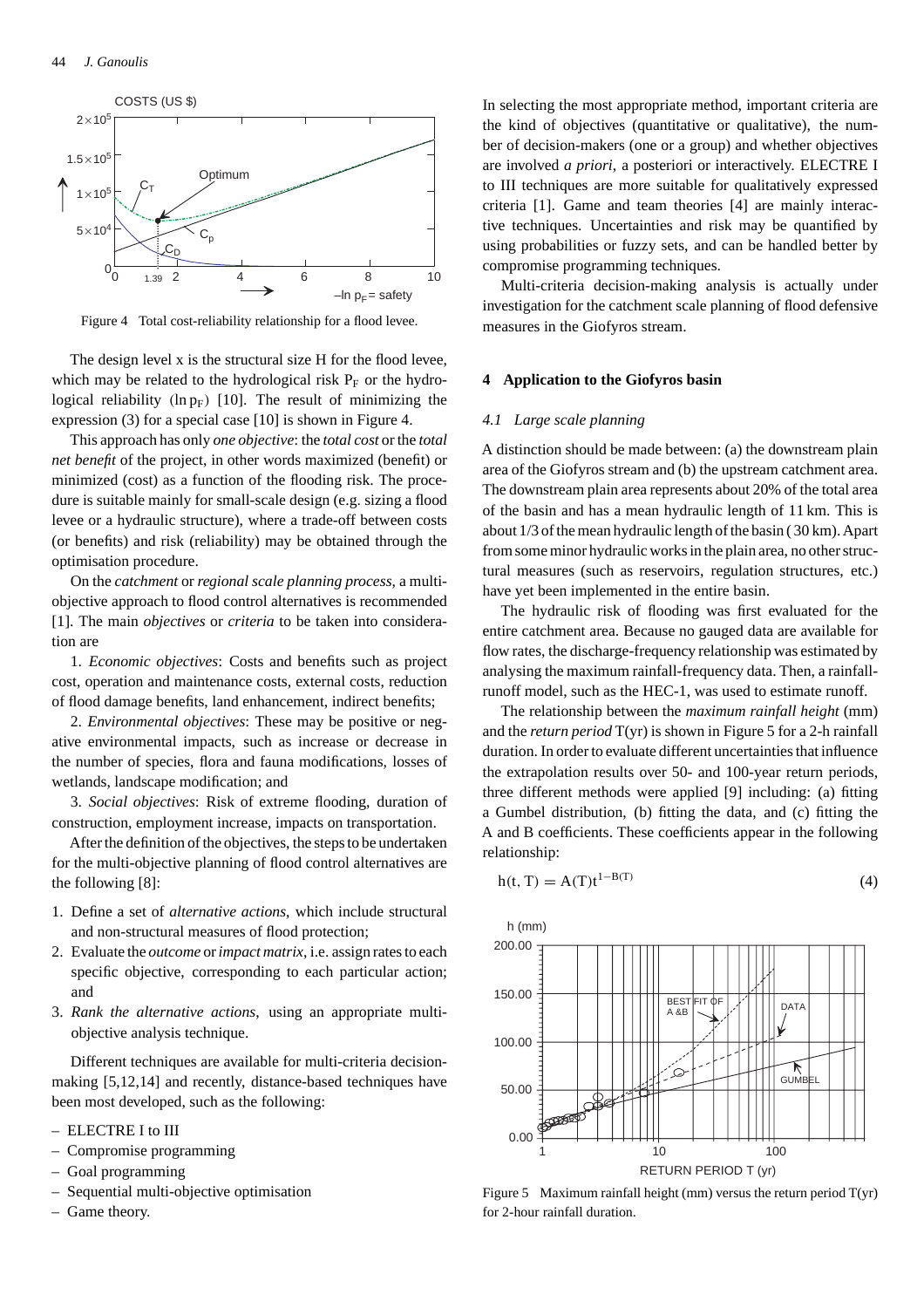Table 1 Estimated maximum rainfall height  $h_{\text{max}}$ (mm) and peak flood discharge  $Q_{\text{max}}$ (m<sup>3</sup>/s) for return period  $T = 30, 50$  and 100 years.

| т   | $h$ (max) (mm) | Q max $(m^3/s)$ |
|-----|----------------|-----------------|
| 30  | 125            | 450             |
| 50  | 152            | 580             |
| 100 | 193            | 900             |

where t is the rainfall duration (min), h the rainfall height (mm) and T the return period (yr).

The maximum rainfall height and the peak flood discharge corresponding to  $T = 30, 50,$  and 100 years are summarized in Table 1.

Alternative measures for floodplain protection are combinations of three different approaches:

- 1. Regulation of the downstream cross-section of the Giofyros stream in order to increase the hydraulic capacity. Due to some constraints (existing bridges) the maximum hydraulic capacity can reach the 20-year flood  $(Q \cong 300 \,\text{m}^3/\text{s})$ . Environmentally sound regulation may avoid any concrete scaling and stream training: regulation should be based on the enlargement of the cross-section, use of natural materials for fixing the bed and earthen flood levees, and should be well-integrated into the landscape.
- 2. Design and construction of a multi-purpose reservoir to retain a substantial volume of the critical flood. Two reservoirs of different capacities were proposed:
	- 2.1 A 28  $\times$  10<sup>6</sup> m<sup>3</sup> reservoir to be realized by an earthen dam of about 70 m in height

2.2 A smaller reservoir with a total capacity of  $15 \times 10^6$  m<sup>3</sup> It should be noted that the net annual water balance for the catchment is estimated at  $20 \times 10^6$  m<sup>3</sup>, although the maximum volume of a 50-year flood is about  $5 \times 10^6$  m<sup>3</sup>.

3. Use of a storm water detention basin network distributed over the catchment. The principal function of the system should be to reduce the peaks of the flood hydrographs. At the same time, significant volumes of water may be retained locally for agricultural purposes.

Design of the detention basin system (i.e. size and site of flood detention reservoirs) should be adequate to sustain floods of  $T = 30$ -, 50-, or 100-year return period.

By combining the above three structural solutions, the following alternatives are currently under investigation:

- 1. Regulation of the downstream level of the stream (R) and construction of a large capacity reservoir (LR)
- 2.  $(R)$  + Construction of a small capacity reservoir  $(SR)$
- 3.  $(R)$  + Detention Basin network of T = 30-yr floods (DB30)
- 4.  $(R)$  + Detention Basin network of T = 50-yr floods (DB50)
- 5.  $(R)$  + Detention Basin network of T = 100-yr floods (DB100)

The main objectives for ranking the above 5 alternatives are: (a) costs and benefits, (b) risk of failure, (c) environmental impact, and (d) social effects.

#### *4.2 Local scale flood protection*

Local authorities expressed their desire for an urgent undertaking of the necessary flood protection measures for the city's wastewater treatment plant. The issue was to determine the size of the flood levees around the sewage treatment facility in order to protect important civil and mechanical equipment from future extreme floods. Emphasis was placed on safety rather than cost, because of the importance of the plant and the relatively small volume of the levees.

For the design of the flood levees on the local scale, a twodimensional mathematical model was used to propagate the flood hydrograph. Different hydrographs representing the historical flood (13 January 1994) and the  $T = 30-$ , 50-, 100-year return periods were simulated. The mathematical model consists of the following mass continuity and Saint–Venant equations:

$$
\frac{\partial \mathbf{h}}{\partial t} + \frac{\partial \mathbf{q}_x}{\partial x} + \frac{\partial \mathbf{q}_y}{\partial y} = 0
$$
 (5)

$$
\frac{\partial q_{x}}{\partial t} + \frac{\partial}{\partial x} \left( \frac{q_{x}^{2}}{h} \right) + \frac{\partial}{\partial y} \left( \frac{q_{x} q_{y}}{h} \right) = -gh \left\{ \frac{\partial h}{\partial x} - (I_{fx} - I_{0x}) \right\}
$$
(6)

$$
\frac{\partial q_y}{\partial t} + \frac{\partial}{\partial x} \left( \frac{q_x q_y}{h} \right) + \frac{\partial}{\partial y} \left( \frac{q_y^2}{h} \right) = -gh \left\{ \frac{\partial h}{\partial y} - (I_{fy} - I_{0y}) \right\} (7)
$$

where h is the flood stage in m,  $q_x$ ,  $q_y$  the flow rates per unit width in  $m^3/s/m$ ,  $I_{0x}$ ,  $I_{0y}$  the bed slopes, and  $I_{fx}$ ,  $I_{fy}$  the friction slopes.

The Manning formula was used to compute  $I_{fx}$  and  $I_{fy}$  as functions of  $q_x$ ,  $q_y$  and h. Numerical integration of the above equations was performed over a two-dimensional grid using finite differences. A 100 m grid size was selected. The model was validated by comparing the numerical results with data available from the historical flood of 13th January 1994. On that day, the maximum water levels at different locations inside the wastewater treatment plant were recorded.

Results of the numerical simulation indicating the contour lines of the water stage during the 1994 flood are shown in Figure 6. For the same flood, water stage hydrographs computed at characteristic locations are shown in Figure 7. After defining the size of the flood levees around the wastewater plant, results of the simulation of the  $T = 100$ -year flood are shown in Figure 8. It can be seen that the space where the wastewater treatment plant is located is well protected from this extreme flood. Further protection of the local area will be provided after implementation of the flood detention basin network in the upstream catchment area as described in Section 4.1.

## **5 Conclusions**

Special attention should be paid to the floodplain management measures in areas with semi-arid climates. In these areas, flash floods in ephemeral streams can be violent and unpredictable. Risk-based design methodologies for protection measures may result in trade-offs between risk and costs, as well as having environmental and social impact.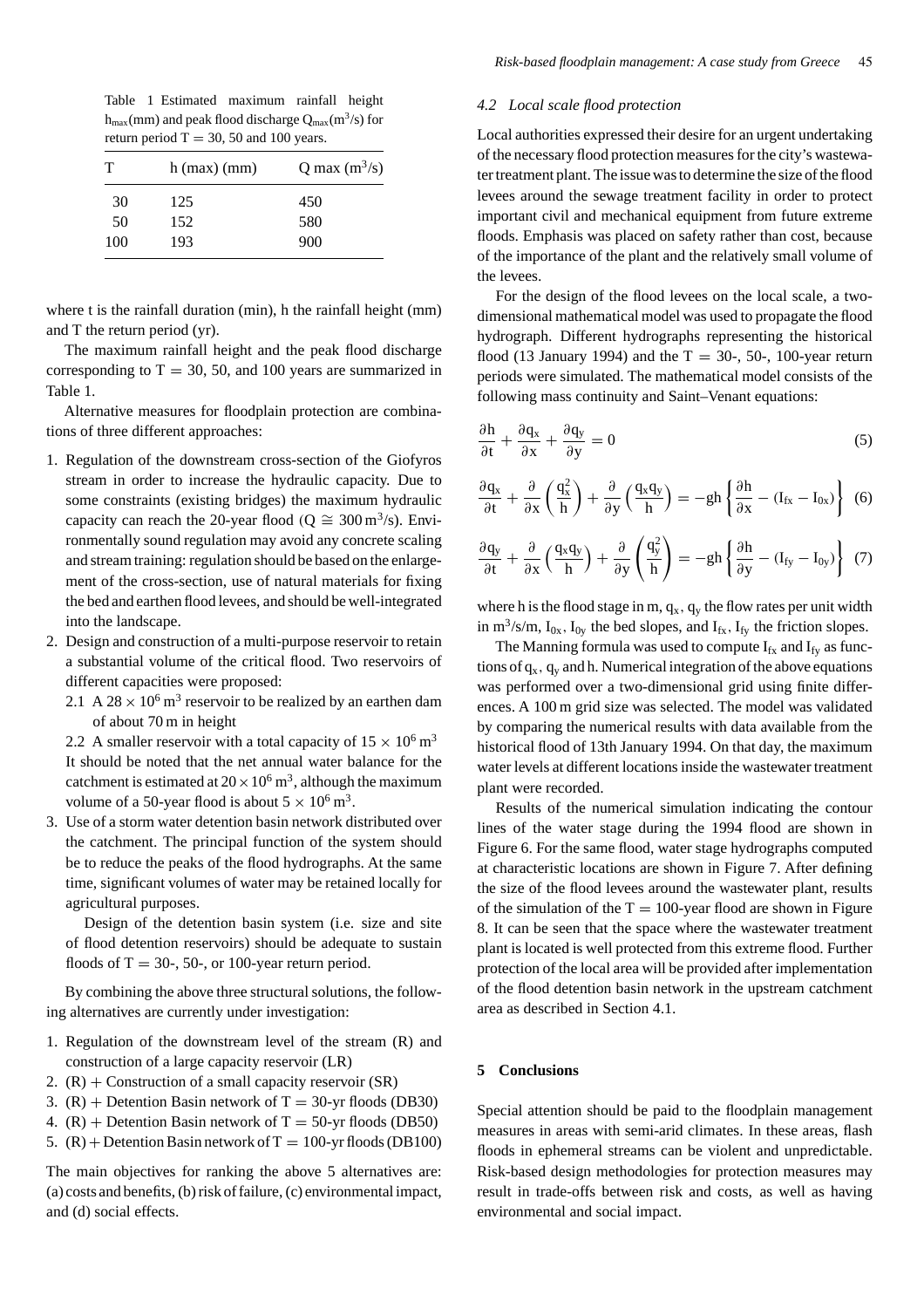

Figure 6 Contour lines of water stage for the 1994 flood (no flood levees around the wastewater treatment plant).



Figure 7 Water stage hydrographs h(t) at characteristic locations.



Figure 8 Contour lines of water stage for the  $T = 100$ -year flood, after construction of the flood levees around the wastewater treatment plant.

Distinction is made between catchment scale planning and local scale protection from floods. On the former scale, a multicriteria decision making approach to areas under risk may help in selecting between different alternatives. In areas without too many constraints (e.g. high population or intensive agriculture) a storm water detention basin system distributed over the entire catchment area seems to be the most appropriate. On a local scale, reliability of the protection measures may be based on more traditional techniques involving hydrological and hydraulic modelling of two-dimensional steady flows.

The above methodology was applied to the Giofyros basin, on the island of Crete, Greece.

# **Notations**

| $A, B =$            |       | fitting coefficients        |
|---------------------|-------|-----------------------------|
| $C_{\rm D}$         |       | $=$ annual damage cost      |
| $C_{I}$             | $=$   | annual investment cost      |
| h                   |       | $=$ flood stage             |
|                     | $H =$ | height of the levee         |
| $h_0$               |       | $=$ mean water level        |
| $h_{\rm max}$       |       | $=$ maximum rainfall height |
| i                   | $=$   | rainfall intensity          |
| $I_{0x}$ , $I_{0y}$ |       | $=$ bed slopes              |
| $I_{fx}$ , $I_{fy}$ |       | $=$ friction slopes         |
| $P(.) =$            |       | probability                 |
| $P_{\rm E}$         |       | hydrological risk           |